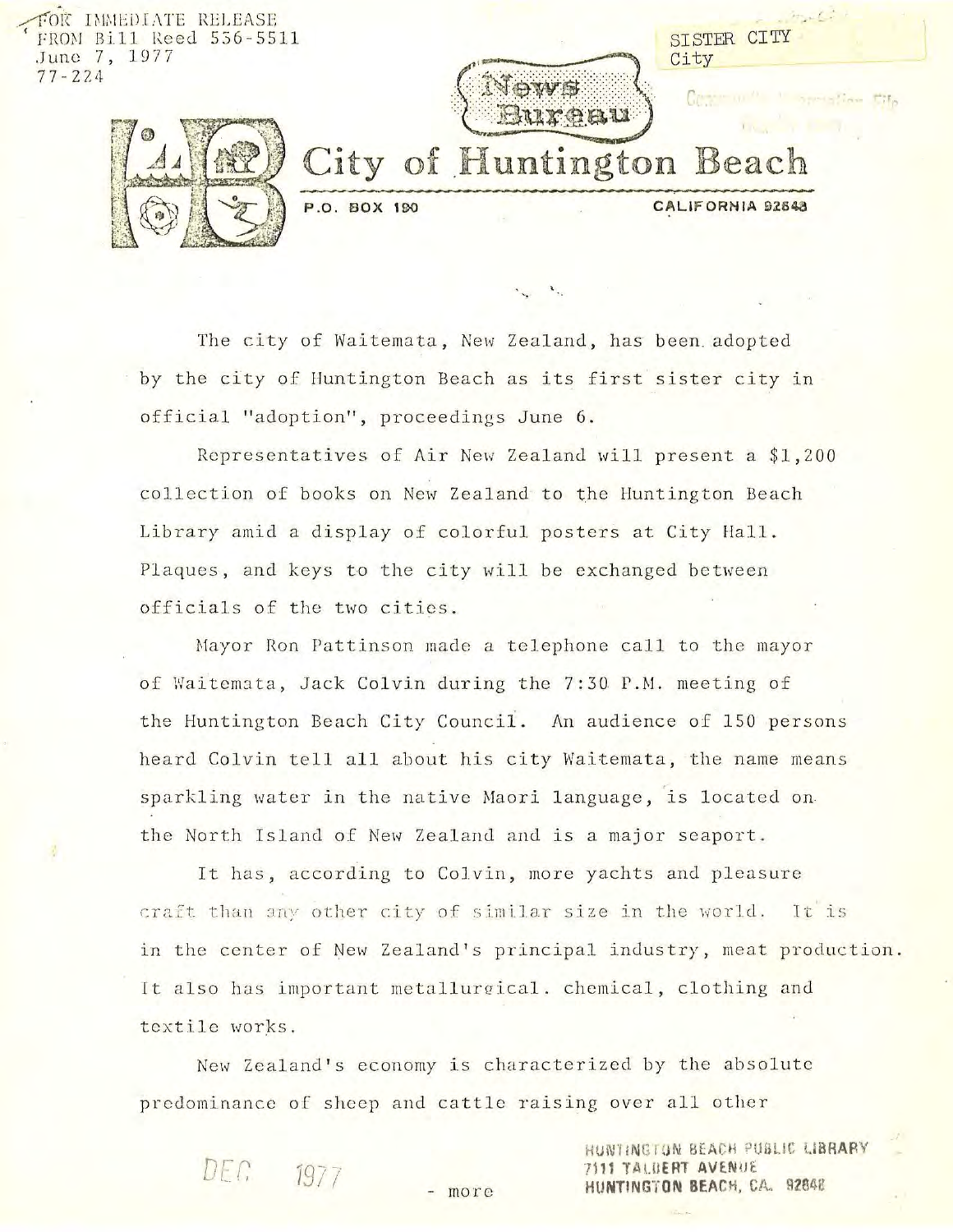activities. About 40 million sheep, the third largest national flock in the world and more than 6 million cattle are raised in the islands; 85 per cent of exports consist of food products obtained from sheep and cattle raising.

Land once used for growing cereals and other foods has been progressively sacrificed to become pastureland for sheep and cattle raising.

Today New Zealand society is in a state of transformation. Although the country is the largest exporter of meat and dairy produce in the world, the largest -scale use of farm machinery has done away with the need for a large farm-labor force and more and "more people are working and living in towns than in the country.

New Zealand is a nation wholly populated by the descendants of colonists. Whether a New Zealander is a Maori, or Polynesian descent of a more recent arrival of European stock, his ancestors came to the New Zealand archipelago from over the Pacific Ocean.

Maori tribes populated the islands when the first European explorer, the Dutch mariner Abel Janszoon Tasman (1602-59), came to the shores of New Zealand in 1632. These were descendants of the Polynesians who, it is believed, first colonized New Zealand in the middle years of the 12 century A.D.

The Maoris were a tribal people; they did not aspire to political unity but they achieved a high standard of culture. They lived in clans, each ruled by a chieftain.